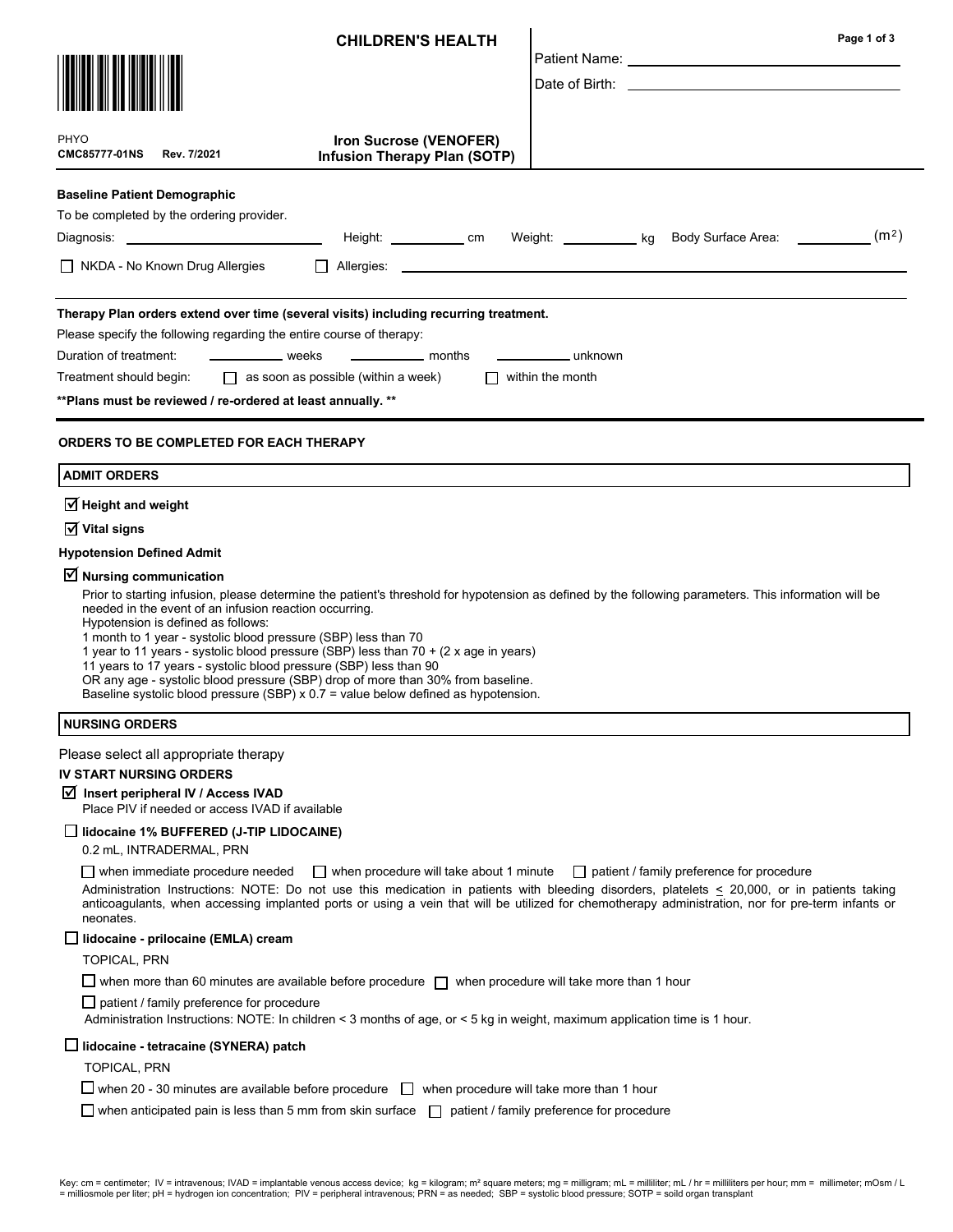## CHILDREN'S HEALTH



PHYO

CMC85777-01NS Rev. 7/2021

Patient Name:

Date of Birth:

#### Iron Sucrose (VENOFER) Infusion Therapy Plan (SOTP)

## ORDERS TO BE COMPLETED FOR EACH THERAPY

### NURSING ORDERS, CONTINUED

### $\Box$  lidocaine with transparent dressing 4% kit

TOPICAL, PRN

when 20 - 30 minutes are available before procedure  $\Box$  when procedure will take more than 1 hour

patient / family preference for procedure

### $\Box$  Heparin flush

#### heparin flush

10 - 50 units, INTRAVENOUS, PRN, IV line flush. Per protocol, heparin should not be used to flush peripheral IVs. This heparin flush should be used with all central lines including IVADs, with the exception of de - accessing the IVAD.

#### heparin flush

100 - 300 units, INTRAVENOUS, PRN, IV line flush. Per protocol, heparin should not be used to flush peripheral IVs. For use only when de accessing IVADs.

#### Sodium chloride flush

#### Sodium chloride flush 0.9% injection

1 - 20 mL, INTRAVENOUS, PRN, IV line flush

#### Sodium chloride - preservative free 0.9% injection

1 - 30 mL, INTRAVENOUS, PRN, IV line flush

### INTRA-PROCEDURE

# $\overline{\mathsf{V}}$  Vital signs

Monitor vital signs every 15 - 30 minutes during infusion.

# $\overline{\mathbf{y}}$  Physician communication order

- Please enter the dose of iron sucrose in 'mg' to facilitate prior authorization requirements.
- < 50 kg or < 12 year old: 0.5 mg / kg (maximum of 100 mg) daily x 5 > 50 kg: 100 mg daily x 5 days.

| $\overline{M}$ iron sucrose in sodium chloride 0.9% 100 mL infusion<br>INTRAVENOUS, at 100 mL / hour, for 1 dose, administer over 60 minutes<br>Dose: the contract of the contract of the contract of the contract of the contract of the contract of the contract of the contract of the contract of the contract of the contract of the contract of the contract of the cont |  |  | Interval: Every 1 day | <b>Duration: For 5 Treatments</b> |  |
|--------------------------------------------------------------------------------------------------------------------------------------------------------------------------------------------------------------------------------------------------------------------------------------------------------------------------------------------------------------------------------|--|--|-----------------------|-----------------------------------|--|
| ■ Therapy Appointment Request<br>Please select department for the therapy appointment request:<br>Expires in 365 days                                                                                                                                                                                                                                                          |  |  |                       |                                   |  |
| □ Dallas Special Procedures □ Plano Infusion Center □ Dallas Allergy □ Dallas Transplant                                                                                                                                                                                                                                                                                       |  |  |                       | Dallas Neurology                  |  |
| <b>EMERGENCY MEDICATIONS</b>                                                                                                                                                                                                                                                                                                                                                   |  |  |                       |                                   |  |
|                                                                                                                                                                                                                                                                                                                                                                                |  |  |                       |                                   |  |

# $\overline{\triangleleft}$  Nursing communication

1. Hives or cutaneous reaction only – no other system involvement

#### PATIENT IS HAVING A DRUG REACTION:

- a. Stop the infusion
- b. Give diphenhydramine as ordered
- c. Check heart rate, respiratory rate and blood pressure every 5 minutes until further orders from provider.
- d. Connect patient to monitor (cardiac / apnea, blood pressure and oxygen saturation) if not already on one
- e. Notify provider for further orders